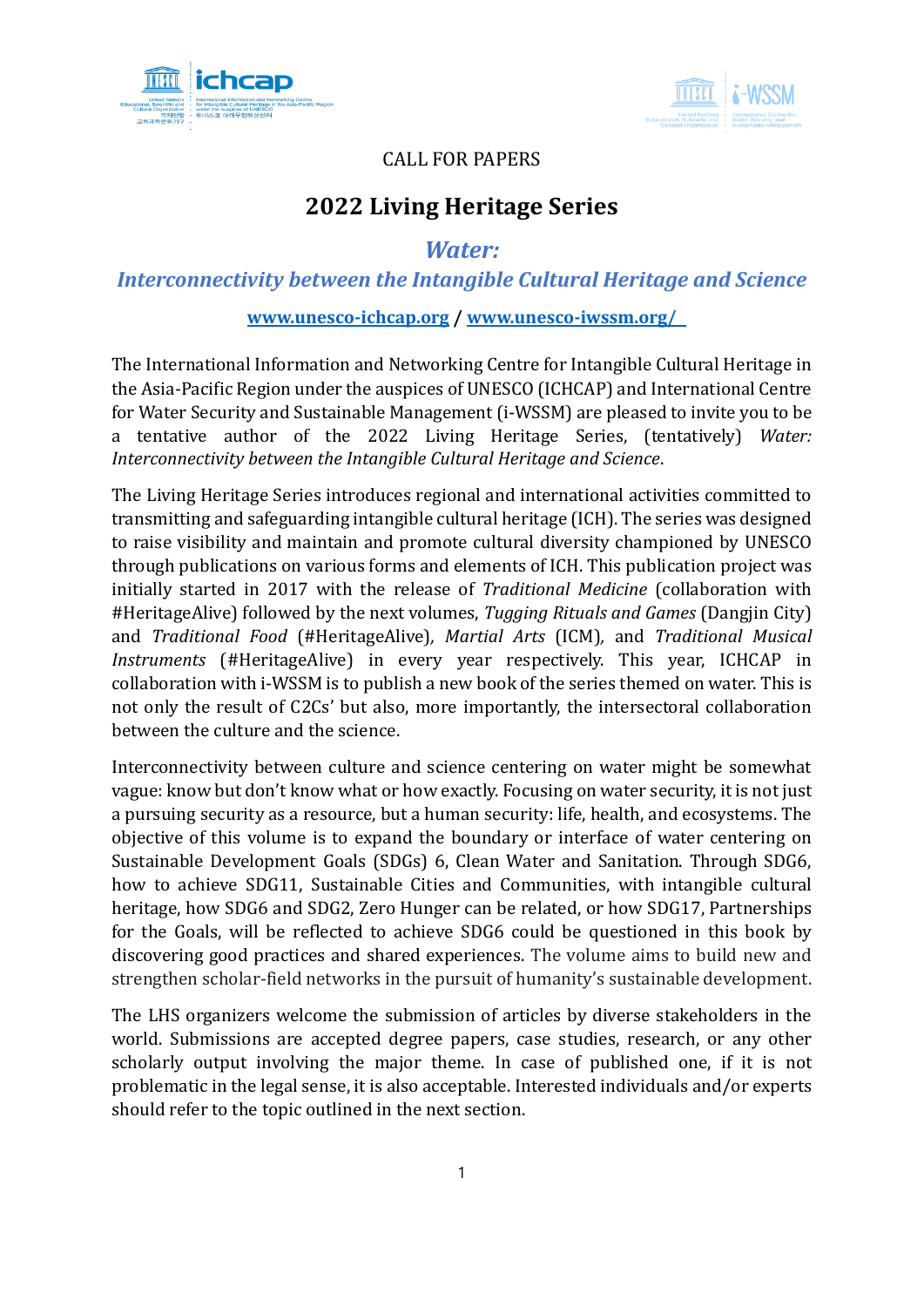



# **TOPICS**

Authors are welcome to submit articles on, yet not limited to, the following topics of water with the angle of ICH and science:

## • *1. Water Management*

- *Examples:* Transmitted traditional knowledge related to water management
	- traditional irrigation system or fair water distribution in community, or governance (even still used in the present) to achieve transboundary peace
	- Response against natural disasters such as floods or droughts

## • *2. Water and Culture*

*Examples:* - Food or dietary culture analysis with scientific factor ex. Different types of water usage for cultivation of crops

- Cultural industry to empower resilience
- Water-related Landscape or UNESCO lists analysis ex. Irrigators' tribunals of the Spanish Mediterranean coast, inscribed in 2009 on the Representative List of the Intangible Cultural Heritage of Humanity

## **HOW TO APPLY**

- Deadline for submissions: **11 June 2022, 18:00 KST**
- Please send the following **two documents** to [livingheritageseries@gmail.com](mailto:ich.ngo.conference@gmail.com)
- **Document 1:** A completed **Application Form** (see ANNEX 1)
- **Document 2:** A completed **Full Manuscript/Article** (freestyle with .docx) related to any of the aforementioned topics of the book
- ※ *All documents are to be submitted in English with 3,500 to 4,000 words, excluding appendices and bibliography.*
- ※ *Please refer to the Detailed Manuscript Guidelines* (see ANNEX 2) *For all submitted information, the Secretariat has no responsible for legal issue. Authors should be careful about the copyright or plagiarism.*

## **BENEFITS**

- Selected articles will be published in full under the Living Heritage Series, and the book will go public on/offline both.
- An honorarium will be offered to selected authors.